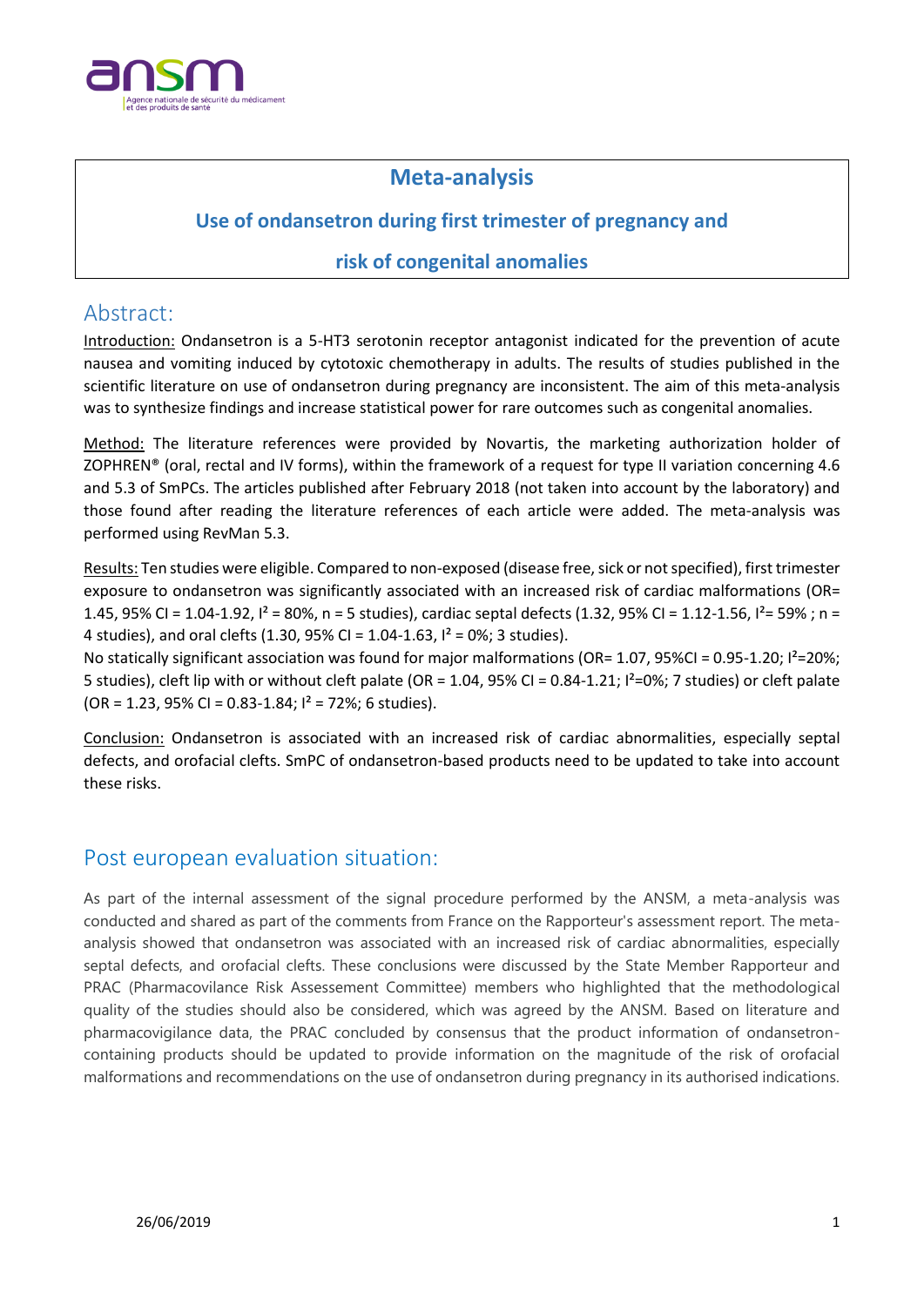

# I. Introduction

Ondansetron is a 5-HT3 serotonin receptor antagonist indicated for the prevention of acute nausea and vomiting induced by cytotoxic chemotherapy in adults.

Novartis sent a type II variation on 05/12/2018 concerning sections 4.6 and 5.3 of SmPC for its ondansetronbased products. The results published in the scientific literature on the use of ondansetron during pregnancy are inconsistent. The aim of this meta-analysis was to synthesize findings and increase statistical power for rare outcomes such as congenital anomalies.

### II. Method

#### Research Strategy:

The literature references were provided by Novartis, the marketing authorization holder of ZOPHREN® (oral, rectal and IV forms), within the framework of a request for type II variation concerning 4.6 and 5.3 of SmPCs. The research strategy used by Novartis was as follows:

*The published literature including case series, epidemiological studies and pre-clinical studies concerning reproductive toxicity associated with the use of ondansetron in pregnancy was evaluated cumulatively in the last EU PSUR (01Mar2015-28Feb2018). The relevant epidemiological analysis, discussion and conclusions from the analysis are presented here. Embase was searched. Any relevant publications referred in the retrieved data and previously not identified in the Embase search were also reviewed.*

18 articles were identified by Novartis, and 9 have been added by the ANSM (4 published after February 2018 and 5 found in literature references of studies).

#### Criteria for inclusion and exclusion:

Cohort studies, case-control or randomized trials on risks following *in utero* exposure to ondansetron were included.

Following informations were extracted: first author, year of publication, study design, data sources, sample size, potential confounding factors considered, as well as results (Odds Ratios and Hazard Ratios / Relative Risk) and their confidence intervals (95% CI).

Studies were excluded: if there was no control group, or if the control group was also exposed to ondansetron  $(n = 1)$ , if the exposure was to a class of drugs (antiemetics) and not to ondansetron only  $(n = 1)$ , or on a substance other than ondansetron of the same class ( $n = 1$ ), if the available data did not allow the calculation of OR (n = 3). Systematic reviews and meta-analysis (n = 6) were also excluded (but were used to verify the completeness of the literature search), as were animal studies and case series ( $n = 1$ ) and studies on efficacy or only describing use of ondansétron (n=3).

#### Data analysis:

In case of several studies focused on the same population, the study having the most important population was kept for the analysis.

In case of several control groups (i.e. first unexposed control group, second control group exposed to another antiemetic), the choice was made to keep the results compared to the most similar group to the exposed group, e.g sick and / or exposed to another antiemetic.

The meta-analysis were performed using Cochrane Collaboration Review Manager Software (RevMan, version 5.3). When available, the adjusted results reported in the articles were used. Otherwise, the odd ratio was estimated from the raw data. A random model was used.

# III. Results: risks following exposure to ondansétron during first trimester of pregnancy

The 10 following studies have been included in the meta-analysis.

#### 26/06/2019 2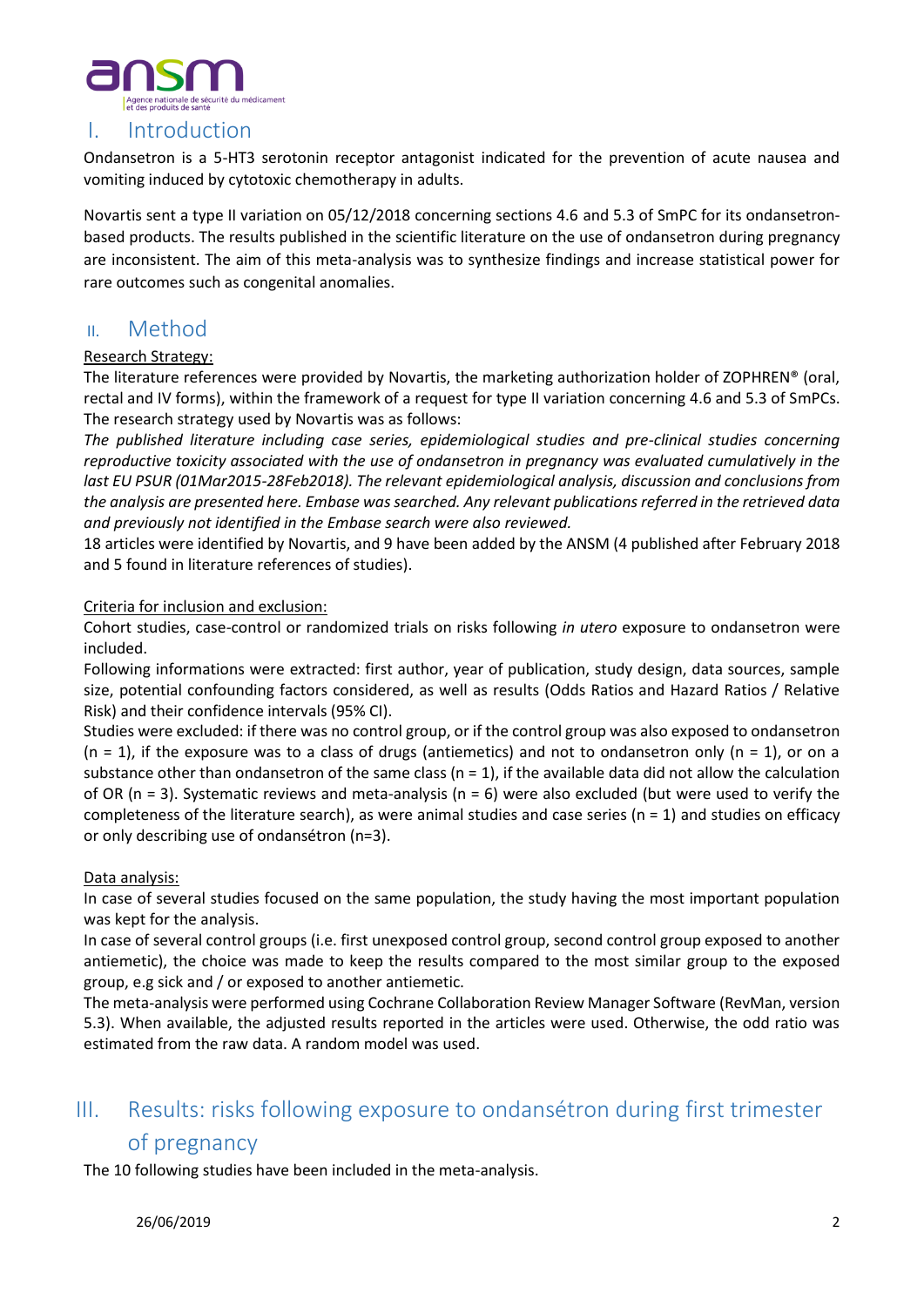

#### **Table 1: studies included in meta-analysis**

| author                                | country    | design                               | population                                                                                                                                                                                  | exposure                                                                                                                                                                                                                                                                                          | comparator groups                                      | Period of exposure                                        |
|---------------------------------------|------------|--------------------------------------|---------------------------------------------------------------------------------------------------------------------------------------------------------------------------------------------|---------------------------------------------------------------------------------------------------------------------------------------------------------------------------------------------------------------------------------------------------------------------------------------------------|--------------------------------------------------------|-----------------------------------------------------------|
| Anderka et<br>al. 2012                | <b>USA</b> | case-control<br>study                | National Birth Defects Prevention Study<br>(NBDPS)-1997-2004                                                                                                                                | 4524 cases, 5859 controls; 67.1% NVP and 15.4% (n=621) treated for NVP<br>in T1 (all meds)                                                                                                                                                                                                        | unexposed (not otherwise<br>specified)                 | 1st trimester                                             |
| Andersen<br>et al. 2013<br>(abstract) | Denmark    | cohort study                         | Danish Nationwide Cohort Study 1997-<br>2010<br>Data from Medical Birth Registry,<br>National Hospital Register, National<br><b>Prescription Register</b>                                   | n=897,018 births during study period n=1248 redeemed prescription for<br>ondansetron in T1.<br>58 (4.7%) had baby with congenital malformation after T1 prescription<br>compared to 31,357 (3.5%) in unexposed group.                                                                             | 1) unexposed<br>2) sick, exposed to other<br>treatment | 1st trimester                                             |
| Colvin et<br>al. 2013                 | Australia  | cohort study                         | Data from Western Australian Data<br>Linkage System (WADLS) 2002-2005<br>including WA Birth Defects Registry,<br>Midwives Notification System and<br><b>National Prescribing Data (PBS)</b> | 96,968 births 251 exposed to ondansetron (263 offspring), includig 211 in<br>T1                                                                                                                                                                                                                   | unexposed (not otherwise<br>specified)                 | 1st trimester                                             |
| Danielsson<br>et al. 2014             | Sweden     | cohort study                         | Swedish Medical Birth Register + Swedish<br>Register of Prescribed Drugs, 1998-2012                                                                                                         | In total: 1 501 434 infants and 43 658 had malformations classified as a<br>major, 2.9%.<br>1349 infants born of women who had taken ondansetron in early pregnancy                                                                                                                               | 1) unexposed<br>2) sick, exposed to other<br>treatment | 1st trimester                                             |
| Einarson et<br>al. 2004               | Canada     | Prospective<br>comparative<br>cohort | Pregnant women who called Teratogen<br>Information Services (TIS) within a two year<br>period                                                                                               | n=176 exposed, n=176 exposed to other anti-emetics, n=176 nonteratogen<br>controls                                                                                                                                                                                                                | 1) unexposed<br>2) sick, exposed to other<br>treatment | 1st trimester (most<br>between 5-9 weeks of<br>gestation) |
| Fejzo et al.<br>2016                  | <b>USA</b> | cohort study                         | Hyperemesis Education and Research<br>Founda-tion Web between 2007 and 2014                                                                                                                 | 771 pregnancies in womenwith a history of HG with no ondansetron<br>exposure and 1555 pregnancies with neither a history ofHG nor<br>ondansetron exposure.                                                                                                                                        | 1) unexposed<br>2) sick, exposed to other<br>treatment | 1st trimester (90%)                                       |
| Huybrechts<br>et al. 2018             | <b>USA</b> | cohort study                         | 1 502 895 women enrolled in Medicaid<br>2000-2013                                                                                                                                           | 14 577 of 1 727 947<br>unexposed and 835 of 88 467 exposed infants were diagnosed with a<br>cardiac malformation                                                                                                                                                                                  | 1) unexposed<br>2) sick, exposed to other<br>treatment | 1st trimester                                             |
| Parker et<br>al. 2018                 | <b>USA</b> | case-control<br>study                | National Birth Defects Prevention Study<br>(1997-2011) and the Slone Birth Defects<br>Study (1997-2014).                                                                                    | 6,751 and 5,873 control mothersin NBDPS and 14,667 and 8,533 case<br>mothers in SBDS who reported first-trimester nausea and vomiting of<br>pregnancy                                                                                                                                             | 1) unexposed<br>2) sick, exposed to other<br>treatment | 1st trimester                                             |
| Pasternak<br>et al. 2013              | Denmark    | cohort study                         | Medical Birth Registry and the National,<br>Patient Register from January 1, 2004,<br>through March 31, 2011.                                                                               | 608,385 pregnancies<br>spontaneous abortion (1849 exposed women vs. 7396 unexposed women),<br>stillbirth (1915 vs. 7660), any major birth defect (1233 vs. 4932), preterm<br>delivery (1792 vs. 7168), and birth of infants at low birth weight and small<br>for gestational age (1784 vs. 7136). | unexposed (not otherwise<br>specified)                 | 1st trimester                                             |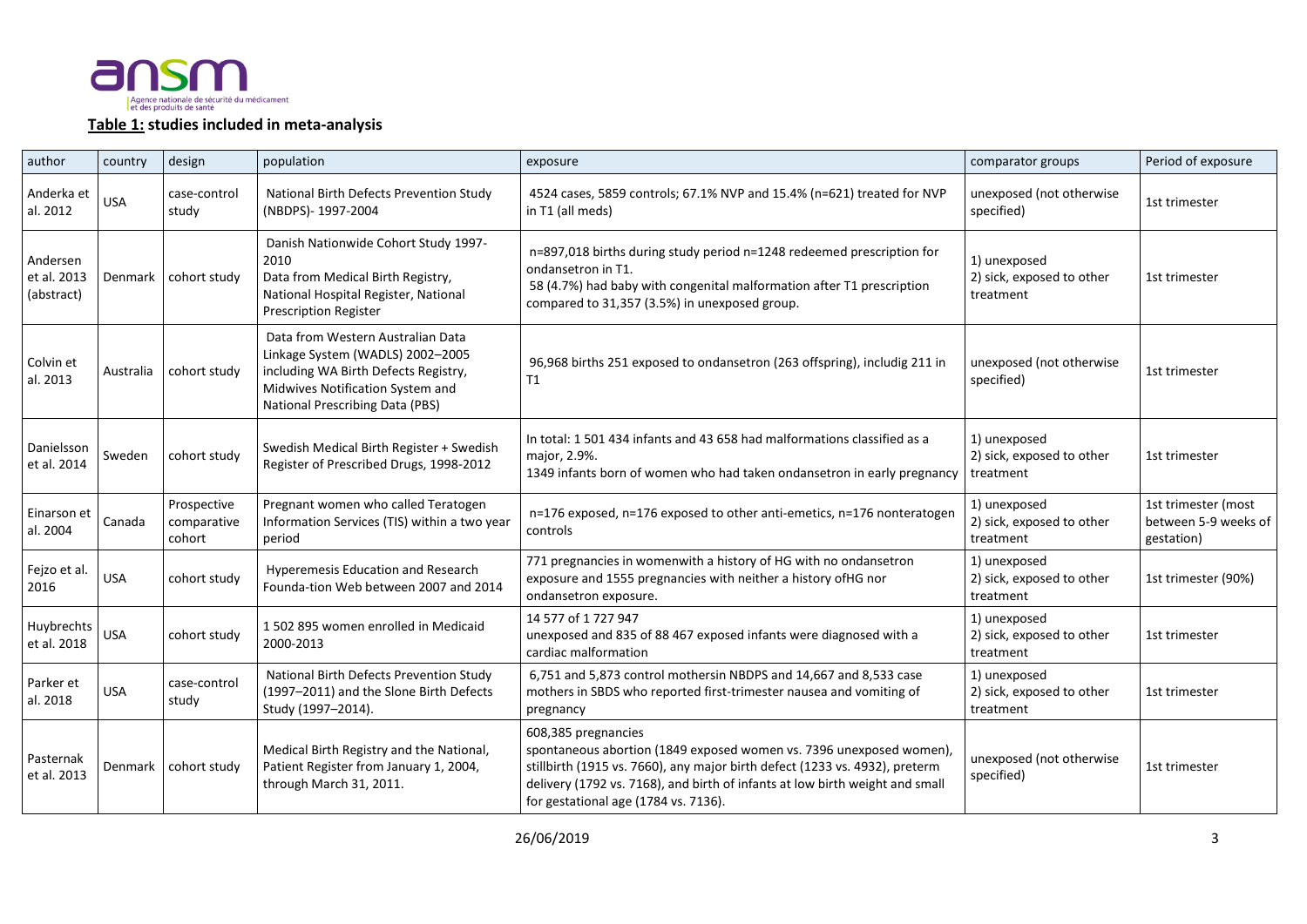|                                    |            | ansm<br>Agence nationale de sécurité du médicament<br>et des produits de santé |                                                                                                                |                                                                                                                                                                                                                                                                                                                                                                           |                                                        |                                                                                                                    |
|------------------------------------|------------|--------------------------------------------------------------------------------|----------------------------------------------------------------------------------------------------------------|---------------------------------------------------------------------------------------------------------------------------------------------------------------------------------------------------------------------------------------------------------------------------------------------------------------------------------------------------------------------------|--------------------------------------------------------|--------------------------------------------------------------------------------------------------------------------|
| Zambelli-<br>Weiner et<br>al. 2018 | <b>USA</b> | case-control<br>study                                                          | all live births from 2000 to 2014 who had 1<br>year follow up for the infant = $864,083$<br>mother-child pairs | Early exposure to ondansetron occurred in 76,330 mother-child pairs<br>(8.8%), and early exposure to medical administration of ondansetron<br>occurred in 5557 mother-child pairs (0.64%).<br>802,253 infants with no birth defects, 32,100 infants were diagnosed with<br>cardiovascular birth defects, and 1590 infants were diagnosed with<br>orofacial cleft defects. | 1) unexposed<br>2) sick, exposed to other<br>treatment | 1st trimester<br>prescription for<br>I ondansetron or a<br>claim for medical<br>administration of<br>l ondansetron |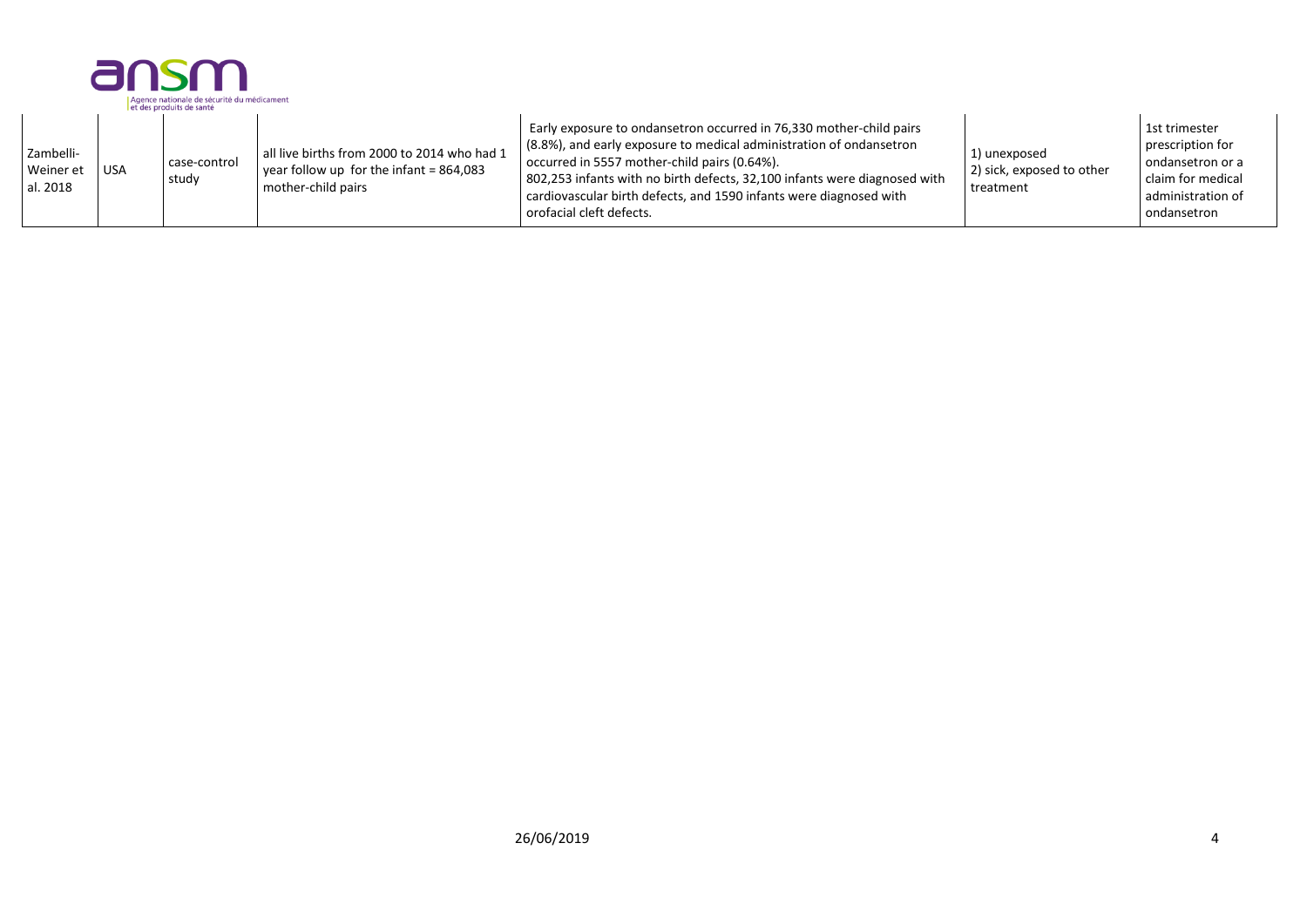

### A. Major malformations

Five studies investigated the risk of major congenital malformations related to ondansetron exposure during first trimester of pregnancy. The results did not show a significant increased risk in the overall risk of major malformation (OR = 1.07, 95% CI = 0.95-1.20; I²= 20%).



#### **Figure 1: Ondansetron and risk of major congenital malformations**

Pasternak et al. (2013) study was excluded because analysis were performed on the same Danish population than Andersen et al (2013) study but on a larger period and population. Including Pasternak et al study instead of Andersen did not change the results, except heterogeneity between studies (OR=1.0; IC95%=0.98-1.04;  $I^2=0\%$ ).

#### B. Cardiac anomalies

A meta-analysis of 5 studies showed an increased risk of global heart defects associated with ondansetron in first trimester of pregnancy (OR = 1.45, 95% CI = 1.04-2.03). Heterogeneity between studies is important ( $I^2=$ 80%).

| Study or Subgroup                                                                                                                                   | log[Odds Ratio] | SE.                                              | Odds Ratio<br>Weight N, Random, 95% CI |  | Odds Ratio<br>IV, Random, 95% CI |
|-----------------------------------------------------------------------------------------------------------------------------------------------------|-----------------|--------------------------------------------------|----------------------------------------|--|----------------------------------|
| Andersen et al. 2013                                                                                                                                | 0.6931          | 20.8%<br>0.2198                                  | 2.00 [1.30, 3.08]                      |  |                                  |
| Danielsson et al. 2014                                                                                                                              | 0.4824          | 0.2261<br>20.4%                                  | 1.62 [1.04, 2.52]                      |  |                                  |
| Feizo et al. 2016                                                                                                                                   | 1.6342 1.4782   | 1.3%                                             | 5.13 [0.28, 92.89]                     |  |                                  |
| Huybrechts et al. 2018                                                                                                                              | 0.01            | 0.0476<br>30.9%                                  | 1.01 [0.92, 1.11]                      |  |                                  |
| Zambelli-Weiner et al. 2018                                                                                                                         | 0.392 0.1332    | 26.6%                                            | 1.48 [1.14, 1.92]                      |  |                                  |
| Total (95% CI)                                                                                                                                      |                 | 100.0%                                           | 1.45 [1.04, 2.03]                      |  |                                  |
| Heterogeneity: Tau <sup>2</sup> = 0.09; Chi <sup>2</sup> = 19.58, df = 4 (P = 0.0006); $P = 80\%$<br>Test for overall effect: $Z = 2.17$ (P = 0.03) |                 | 0.01<br>Favours [experimental] Favours [control] | 100<br>10                              |  |                                  |

#### **Figure 2: Ondansetron and risk of cardiac malformations**

Pasternak et al. (2013) study was excluded because analysis were performed on the same Danish population than Andersen et al (2013) study but on a larger period and population. Moreover, OR from Andersen study were adjusted contrary to OR from Pasternak which were non-adjusted and were calculated from raw data.

Including Pasternak et al study instead of Andersen did not change the results (OR= 1.38 [1.03, 1.85];  $I^2$ =75%).

### C. Cardiac septal defects

Among cardiac malformations, meta-analysis on 4 articles showed an increased risk of cardiac septal defects associated with ondansetron at first trimester (OR = 1.32, 95% CI = 1.12-1.56,  $I^2$  = 59%).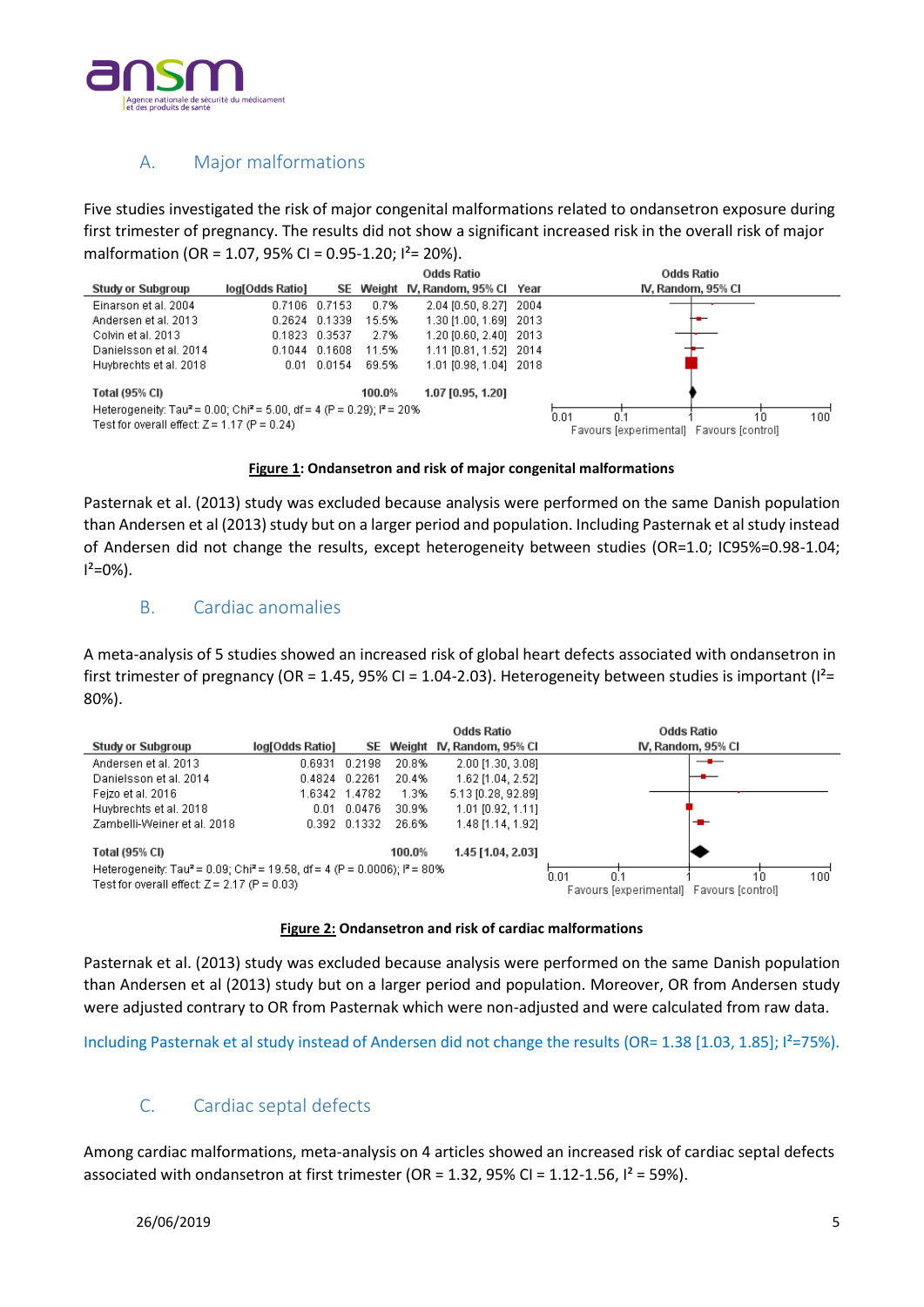



#### **Figure 3: Ondansetron and risk of cardiac septal defects**

#### D. Oral clefts

Based on 3 studies, first-trimester exposure to ondansetron is associated with an increased risk of oral cleft  $(OR = 1.30, 95\% CI = 1.04 - 1.63, I<sup>2</sup> = 0\%).$ 



#### **Figure 4: Ondansetron and risk of orofacial cleft**

#### E. Clefts palate

Six studies evaluated the risk of cleft palates. The meta-analysis did not show an increased risk associated with ondansetron in early pregnancy (OR = 1.23, 95% CI = 0.83-1.84;  $I^2$  = 72%).

|                                                                                                            |                 |               |                   | Odds Ratio                               | <b>Odds Ratio</b>  |
|------------------------------------------------------------------------------------------------------------|-----------------|---------------|-------------------|------------------------------------------|--------------------|
| <b>Study or Subgroup</b>                                                                                   | log[Odds Ratio] |               |                   | SE Weight IV, Random, 95% CI Year        | IV, Random, 95% CI |
| Anderka et al. 2012                                                                                        | 0.8629          | 0.3558        | 15.0%             | 2.37 [1.18, 4.76] 2012                   |                    |
| Pasternak et al. 2013                                                                                      | $-0.2239$       | 1.5495        | 1.6%              | 0.80 [0.04, 16.66] 2013                  |                    |
| Parker et al. 2018 BDS                                                                                     | $-0.6931$       | 0.2606        | 19.0%             | $0.50$ [0.30, 0.83] 2018                 |                    |
| Zambelli-Weiner et al. 2018                                                                                |                 | 0.3784 0.3006 | 17.2%             | 1.46 [0.81, 2.63] 2018                   |                    |
| Huybrechts et al. 2018                                                                                     |                 | 0.1823 0.1246 | 25.0%             | 1.20 [0.94, 1.53] 2018                   |                    |
| Parker et al. 2018 NBDPS                                                                                   |                 | 0.47 0.1912   | - 22.2%           | 1.60 [1.10, 2.33] 2018                   |                    |
| 100.0%<br>Total (95% CI)                                                                                   |                 |               | 1.23 [0.83, 1.84] |                                          |                    |
| Heterogeneity: Tau <sup>2</sup> = 0.15; Chi <sup>2</sup> = 17.66, df = 5 (P = 0.003); i <sup>2</sup> = 72% |                 |               |                   |                                          | 0.01<br>100<br>10  |
| Test for overall effect: $Z = 1.02$ (P = 0.31)                                                             |                 |               |                   | Favours [experimental] Favours [control] |                    |



It should be noted that a study (Pasker et al., based on the Birth Defect Study data) found a significantly *decreased* risk of cleft palate after in utero exposure to ondansetron in first trimester. The authors, who performed the same analysis based on another population (National Birth Defects Prevention Study), conducted several sensitivity analysis to explain this inconsistent result, but no explanation could be given. After removing this study (Pasker et al, BDS) from meta-analysis, the heterogeneity between studies became low and the association between ondansetron and cleft palate risk was then significantly increased (OR = 1.40, 95% CI = 1.14). 1.72,  $I^2$  = 8%, 5 studies).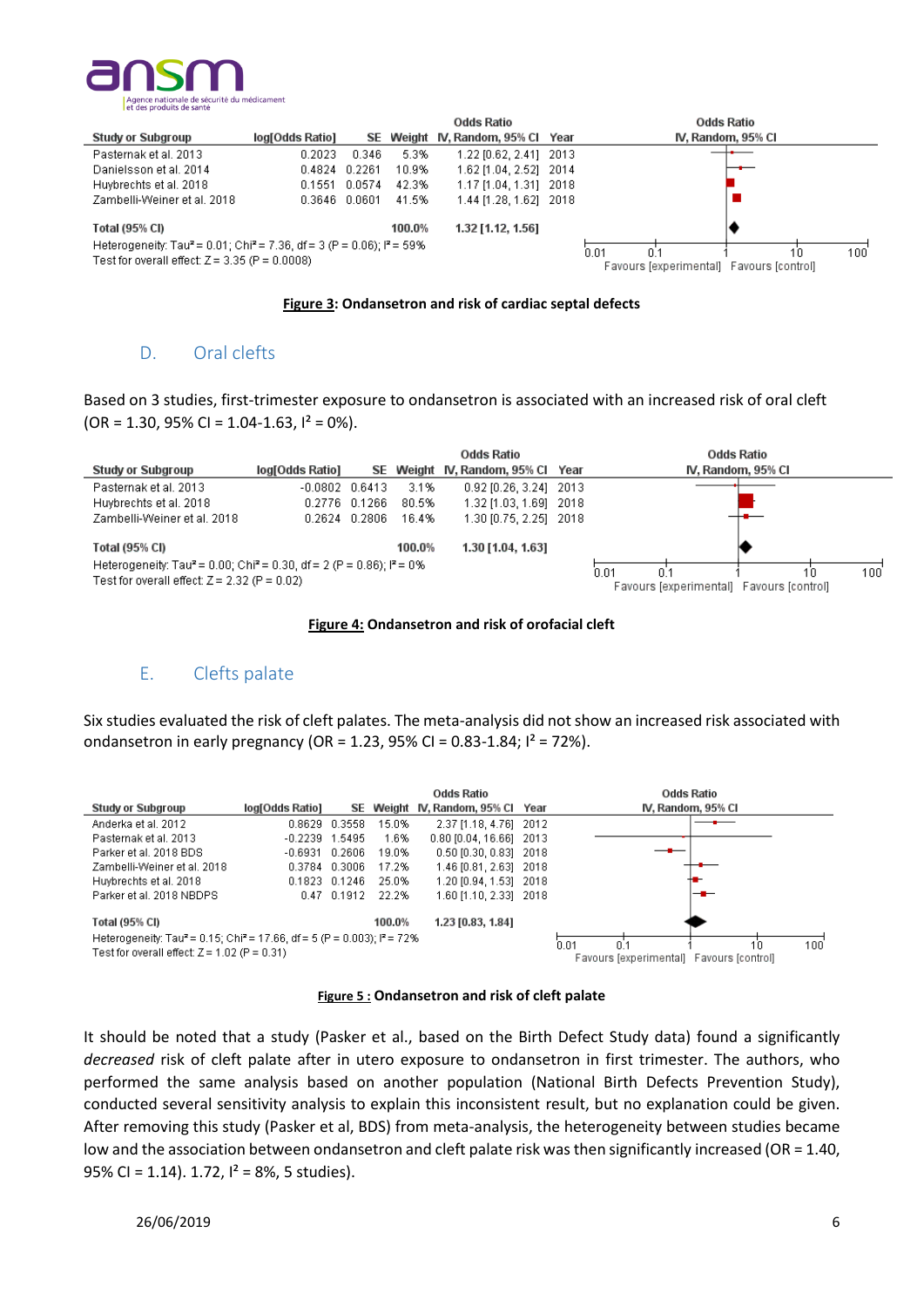

When considering the safety of ondansetron, the choice could have been made to be as conservative as possible using a fixed-effect model, even if there was considerable heterogeneity between analysis. In this case, the risk of cleft palate would have been statistically increased, even including Parker et al-BDS study (OR= 1.22, 95% CI =  $1.03 - 1.46$ ,  $I^2 = 72%$ ).

### F. Clefts lip with or without cleft palate

A meta-analysis on 7 studies showed no increased risk of cleft lip with or without cleft palate exposure to ondansetron in utero (OR = 1.01, 95% CI = 0.84-1.21;  $1^{2}=0$ %).





### G. Sensitive analysis

As Andersen's study is an abstract that has not resulted in a peer-reviewed publication, caution is warranted concerning its inclusion in meta-analysis. Moreover, reluctance to include Pasternak's study can be justified as in most cases only raw data were available to calculate an unadjusted OR. We conducted sensitive analysis to address these limitations. Results showed that pooled effect estimate are not significantly changed without Pasternak's or Andersen's studies for oro-facial clefts and septal defects. Take into consideration only adjusted OR provided by the authors does not substantially modified pooled estimates studies (see table below).

| outcome                     | including all studies                          | exluding Pasternak* or<br>Andersen's** study | excluding OR calculated<br>based on raw data    |  |
|-----------------------------|------------------------------------------------|----------------------------------------------|-------------------------------------------------|--|
| major malformations         | OR = 1.07, 95% CI = 0.95-1.20; $1^2$ = 20%     | 1.01 [0.98, 1.04]; $1^2$ = 0%**              | 1.07 [0.95, 1.20] ; $1^2$ = 20% <sup>1</sup>    |  |
| oro-facial clefts           | OR= 1.30, 95% CI = $1.04 - 1.63$ , $1^2 = 0\%$ | 1.32 [1.05, 1.65]. $I^2 = 0\%$ *             | 1.32 [1.05, 1.65]. $I^2$ = 0% <sup>1</sup>      |  |
| cleft lip w/wo cleft palate | OR= 1.01, 95% CI = 0.84-1.21; $1^2$ = 0%       | 1.00 $[0.83, 1.21]$ . $i^2$ =0%*             | 1.05 [0.81, 1.36]; $I^2$ = 10% <sup>3</sup>     |  |
| cleft palate                | OR= 1.23, 95% CI = 0.83-1.84; $I^2$ = 72%      | 1.24 [0.82, 1.88] ; $1^2 = 77\%$ *           | 1.24 $[0.82, 1.88]$ ; $I^2 = 77\%$ <sup>1</sup> |  |
| cardiac malformation        | OR= 1.45, 95% CI = 1.04-2.03; $I^2$ = 80%      | $1.31$ [0.94, 1.82]; $1^2 = 75\%$ **         | 1.43 [1.02, 2.00]; $1^2=84\%$ <sup>2</sup>      |  |
| cardiac septal defects      | OR= 1.32, 95% CI = 1.12-1.56, $I^2$ = 59%      | 1.43 [1.02, 2.00]; $I^2 = 73\%$ *            | 1.43 [1.02, 2.00]; $1^2$ =73% <sup>1</sup>      |  |

*<sup>1</sup> excluding Pasternak's study only*

*<sup>2</sup> excluding Fejzo's study only*

*<sup>3</sup> excluding Pasternak's, Fejzo's and Huybrecht's studies*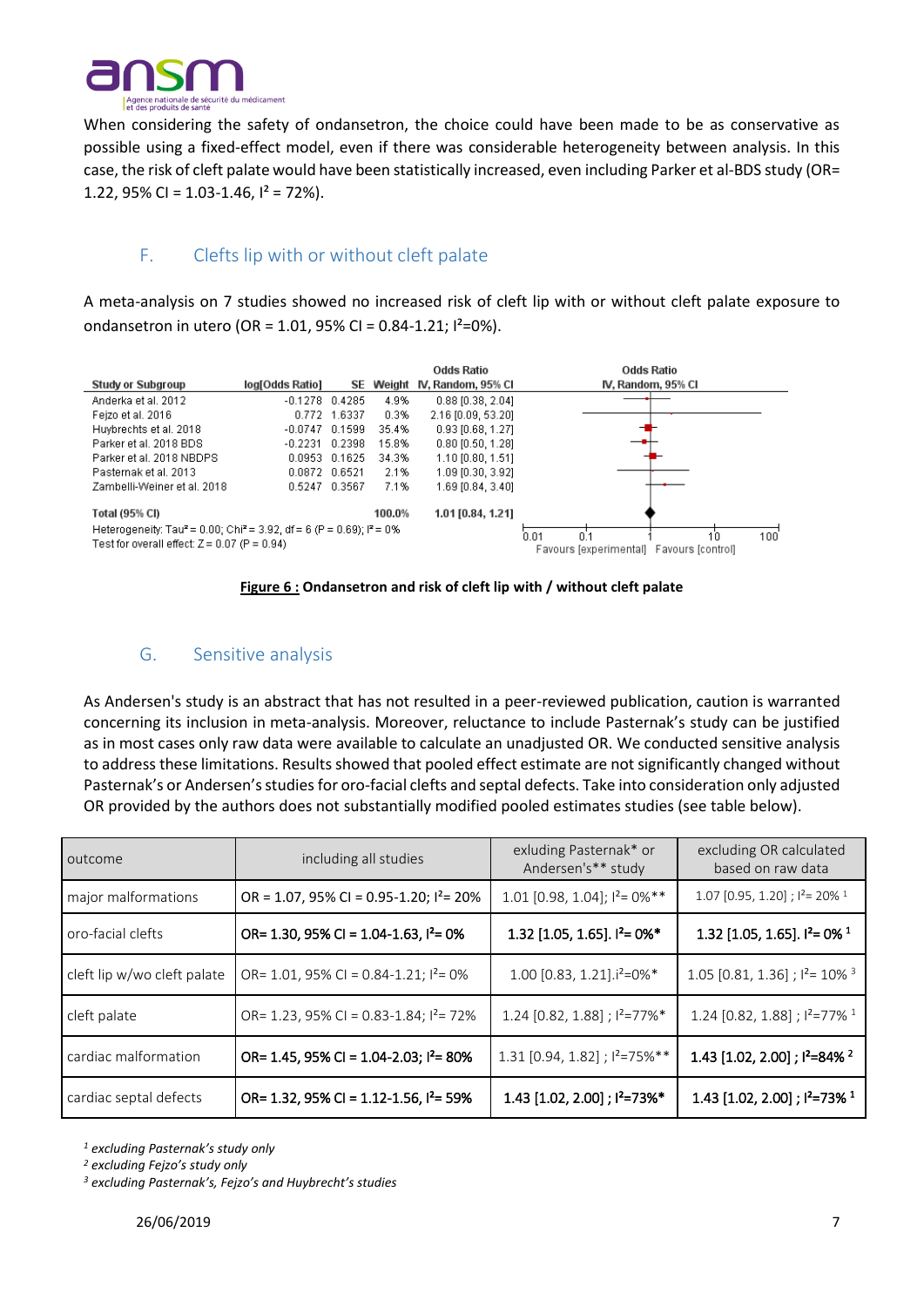

## II. Discussion

The results published in the scientific literature on the risks of exposure to ondansetron during pregnancy were inconsistent. This meta-analysis found an increased risk of cardiac abnormalities, especially septal defects, and oral clefts after first trimester exposure to ondansetron, compared to non-exposed (sick or not).

This literature review and meta-analysis has several limitations: the literature search was done by a laboratory and was not verified. However, the literature references of each study initially identified by the laboratory were checked to include additional studies. In addition, an abstract of a meta-analysis made by another French team on risks related to the use of ondansetron during pregnancy was published and used the same articles (authors have been contacted). Several biases may be mentioned in selected studies: some important confounders could not be taken into account (e.g known teratogenic drugs) and some results used for the meta-analysis were not adjusted. It is not known if miscarriages following malformations have been taken into account. Not taken into account these cases, would probably have led to increase the risk associated to in utero exposure to ondansetron.

Some studies have chosen a comparator group not exposed to ondansetron (sick or not, exposed to other drugs or not), not allowing to take into account the risk related to the pathology itself (although some studies have shown decreased risk of miscarriage in patients with vomiting in early pregnancy). In order to reduce bias associated with the pathology, when the studies permitted it, the comparator group "sick, exposed to another antiemetic" was chosen. It might have been interesting to make sensitivity analysis by type of comparator group.

We choose to include the effect estimates from the Zambelli-Weiner et al (2019) when "medical administration of ondansetron" occurred, to address classification bias found in other studies based on prescription data only (prescribed does not mean administrated and not necessarily the same day than the prescription, leading to misclassification in period of exposure too).

Another difficulty is related to conflicting results with data from the same origins, without explanations, for instance:

- Based on the same databases, with an overlapping study period, almost the same number of exposed pregnancies, Andersen 2013 retrieved a double risk of cardiac malformations after in utero exposure to ondansetron, whereas Pasternak 2013 did not. However, including Pasternak's study instead of Andersen's did not change the results;
- In their publication, Parker 2018 used data from two case–control studies, the National Birth Defects Prevention Study (1997–2011) and the Slone Birth Defects Study (1997–2014) to investigate the association between malformations and prenatal exposure to ondansetron. For cleft palate, the association with ondansetron was elevated in the National Birth Defects Prevention Study but not in the Birth Defects Study. To explore the discrepant findings for cleft palate in the two studies, the authors conducted several sensitivity analyses, but all failed to explain the differences observed in the main analysis.

We were informed after the finalization of this analysis that the estimate from Andersen et al (2013) selected for the meta-analysis was later revised by the authors and moved from 2.0 (CI95% 1.3-3.1) to 1.6 (CI95% 1.1- 3.1) with increased number of exposures (Andersen et al 2014). However, taking into account this odd ratio, results remain in favor of an increased risk (OR= 1.37 [1.02, 1.84]; I²=75%) of congenital anomalies.